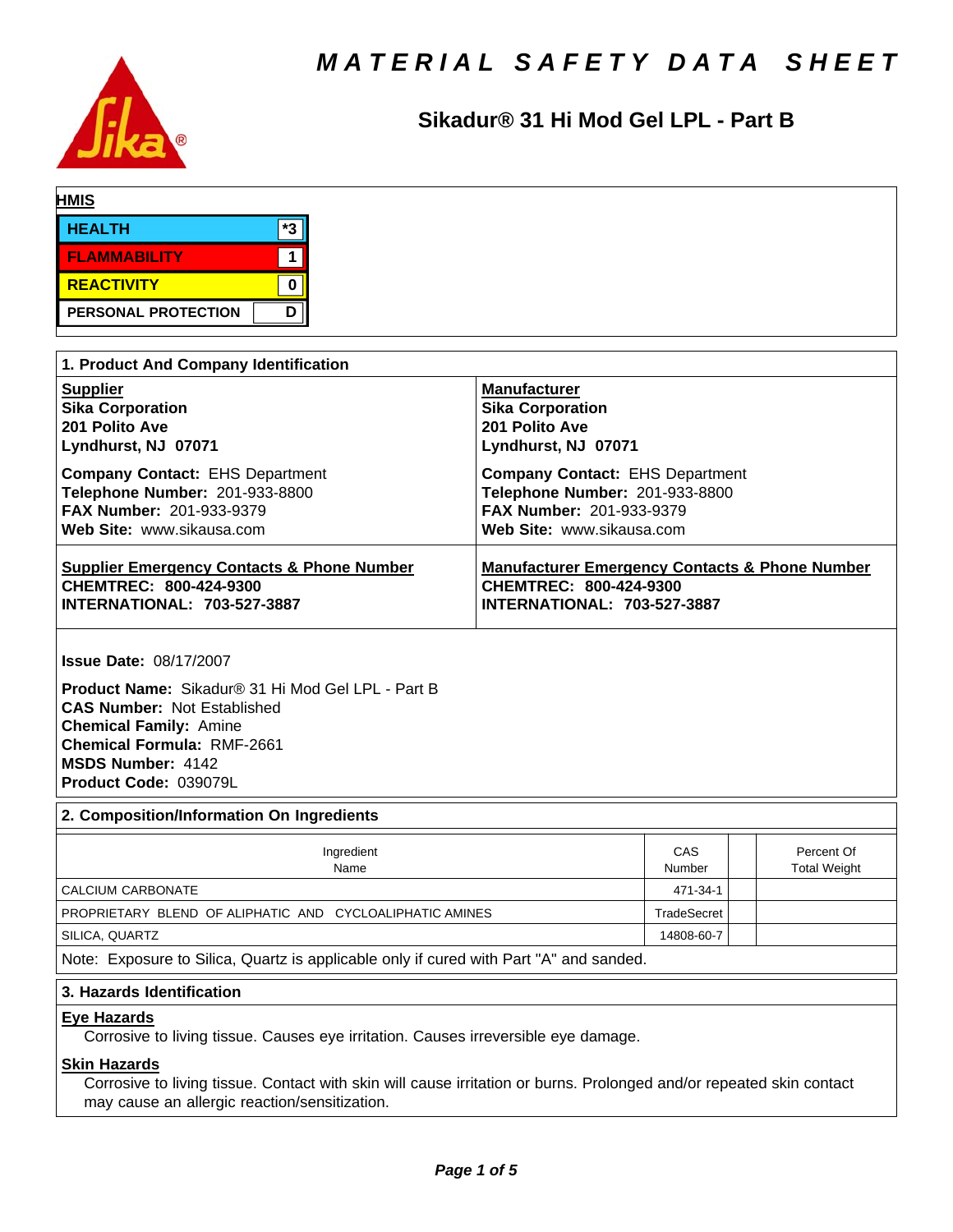# **Sikadur®31HiModGelLPL-PartB**

## **3. Hazards Identification - Continued**

## **Ingestion Hazards**

Harmful if swallowed.

## **Inhalation Hazards**

Causes respiratory tract irritation.

#### **4.First AidMeasures**

#### **Eye**

In case of contact, hold eyelids apart and immediately flush eyes with plenty of tepid water for at least 15 minutes. Get medical attention immediately if irritation develops and persists.

#### **Skin**

In case of contact, immediately flush skin with soap and plenty of tepid water for at least 15 minutes. Get medical attention immediately if irritation (redness, rash, blistering) develops and persists.

## **Ingestion**

If swallowed, do not induce vomiting unless directed to do so by medical personnel. If victim is fully conscious, give one or two cups of water or milk to drink.

#### **Inhalation**

Remove to fresh air. If not breathing, give artificial respiration, seek medical attention. Seek medical attention immediately.

#### **5. Fire Fighting Measures**

**Flash Point:** >220 °F **Autoignition Point:** N/AV°F

#### **Fire And Explosion Hazards**

Exposure to heat builds up pressure in closed containers.

#### **Extinguishing Media**

In case of fire, use water spray (fog) foam, dry chemical, or CO2.

#### **Fire Fighting Instructions**

In the event of a fire, firefighters should wear full protective clothing and NIOSH-approved self-contained breathing apparatus with a full facepiece operated in the pressure demand or other positive pressure mode.

#### **6. Accidental Release Measures**

Avoid release to the environment. Use appropriate Personal Protective Equipment (PPE). Contain spill and collect with absorbent material and transfer into suitable containers. Do not flush to sewer or allow to enter waterways. Ventilate enclosed area.

#### **7. Handling And Storage**

#### **Handling And Storage Precautions**

Keep out of reach of children. Store in a cool, dry, well ventilated area. Keep containers tightly closed.

#### **Handling Precautions**

Wash thoroughly after handling.

#### **Work/Hygienic Practices**

Wash thoroughly with soap and water after handling.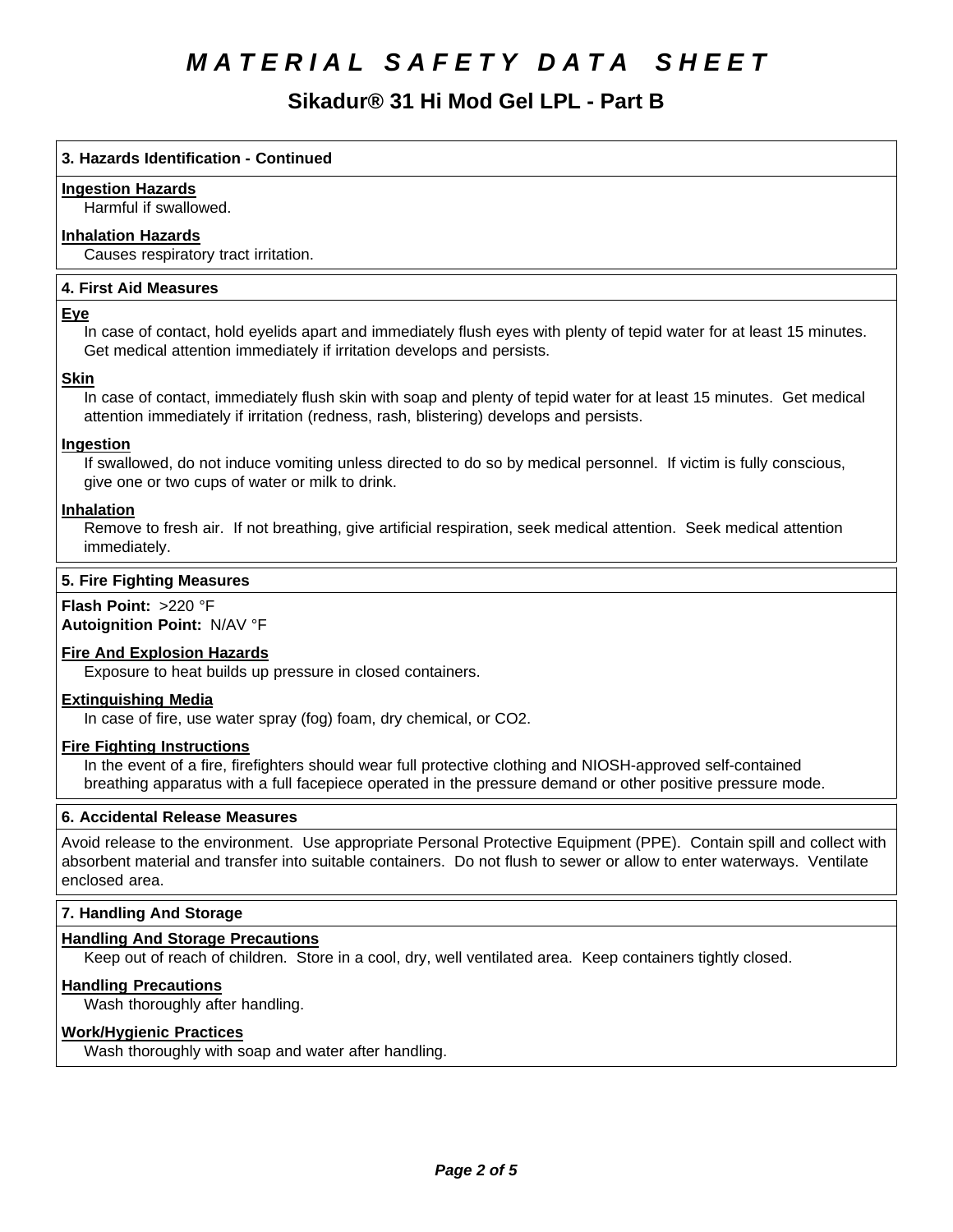# **Sikadur®31HiModGelLPL-PartB**

## **8. Exposure Controls/Personal Protection**

#### **Engineering Controls**

Use with adequate general and local exhaust ventilation. Refer to the current edition of "Industrial Ventilation: A Manual of Recommended Practice" published by the American Conference of Governmental Industrial Hygienists for information on the design, installation, use, and maintenance of exhaust systems.

#### **Eye/Face Protection**

Safety glasses with side shields or goggles.

#### **Skin Protection**

Chemical-resistant gloves. Lab coat or other work clothing to prevent skin exposure (Long sleeve shirt and long pants). Launder before reuse.

#### **Respiratory Protection**

In areas where the Permissible Exposure Limits are exceeded, use a properly fitted NIOSH-approved respirator. A respirator protection program that meets 29 CFR 1910.134 requirement must be followed whenever workplace conditions warrant a respirator's use.

#### **Other/General Protection**

Wash thoroughly after handling.

#### **Ingredient(s) - Exposure Limits**

CALCIUM CARBONATE ACGIH TLV-TWA10 mg/m3 OSHA PEL-TWA 15 mg/m3 OSHA PEL-TWA 5 mg/m3 SILICA, QUARTZ ACGIH TLV-TWA 0.1 mg/m3 (Notice of Intended Change) ACGIH TLV-TWA 0.05 mg/m3 (Proposed) OSHA PEL-TWA 30/%SiO2+2 mg/m3 OSHA PEL-TWA 10/%SiO2+2 mg/m3 OSHA PEL-TWA 250/%SiO+5 mppcf

#### **9. Physical And Chemical Properties**

#### **Appearance**

Dark Gray Paste

#### **Odor**

Amine Odor

**Chemical Type:** Mixture **Physical State:** Solid **Melting Point:** N/AV°F **Boiling Point:** N/AV°F **Specific Gravity:** 1.99 **Percent Volatiles:** N/AV **Packing Density:** 16.63 lbs/gallon **Vapor Pressure:** N/AV **Vapor Density:** >AIR **Solubility: N/AV Evaporation Rate:** Slower than ether

#### **10. Stability And Reactivity**

**Stability: Stable Hazardous Polymerization: Will not occur**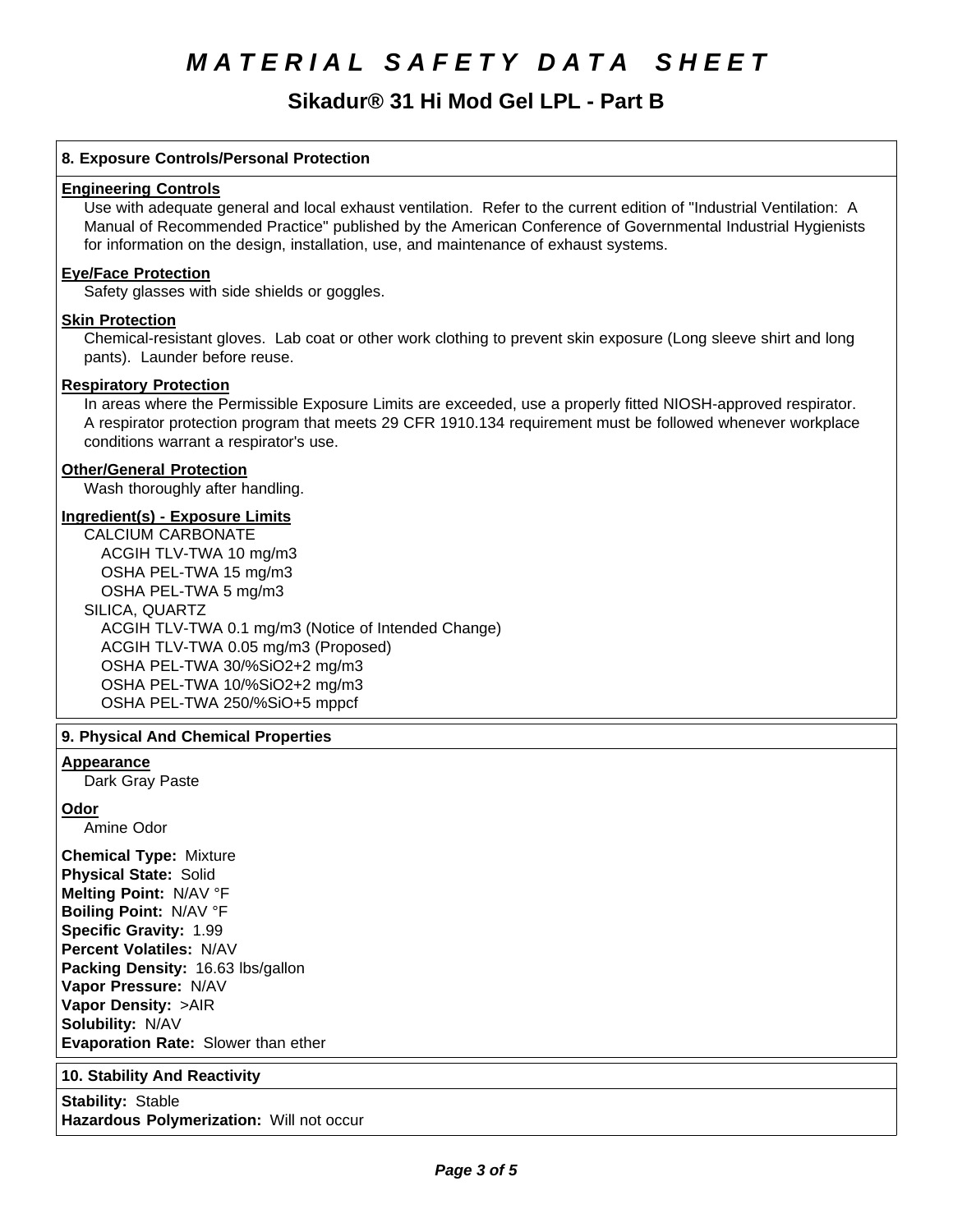# **Sikadur®31HiModGelLPL-PartB**

# **10. Stability And Reactivity - Continued Conditions To Avoid (Stability)** Exotherm when curing in mass. **Incompatible Materials** Strong oxidizing materials, acids, and bases. **Hazardous Decomposition Products** Nitrogen Oxides, CO, CO2 **Conditions To Avoid (Polymerization)** Exotherm when curing in mass. **11. Toxicological Information Conditions Aggravated By Exposure** Eye disease, skin disorders and allergies, chronic respiratory conditions. **Ingredient(s) - Carginogenicity** SILICA, QUARTZ NTP - Listed On The National Toxicology Program Listed In The IARC Monographs **12. Ecological Information** No Data Available... **13. Disposal Considerations** Dispose in accordance with applicable federal, state and local government regulations. Waste generators must determine whether a discarded material is classified as a hazardous waste. USEPA guidelines for the classification determination are listed in 40 CFR Parts 261.3. Additionally, waste generators must consult state and local hazardous waste regulations to ensure complete and accurate classification. **14. Transport Information Proper Shipping Name** Corrosive solid, basic, organic, n.o.s. (Aliphatic Amines) **Hazard Class**

8 PGIII

**DOT Identification Number** UN3263

**DOT Shipping Label CORROSIVE** 

# **15. Regulatory Information**

# **U.S. Regulatory Information**

All ingredients of this product are listed or are excluded from listing under the U.S. Toxic Substances Control Act (TSCA) Chemical Substance Inventory.

# **SARA Hazard Classes**

Acute Health Hazard Chronic Health Hazard